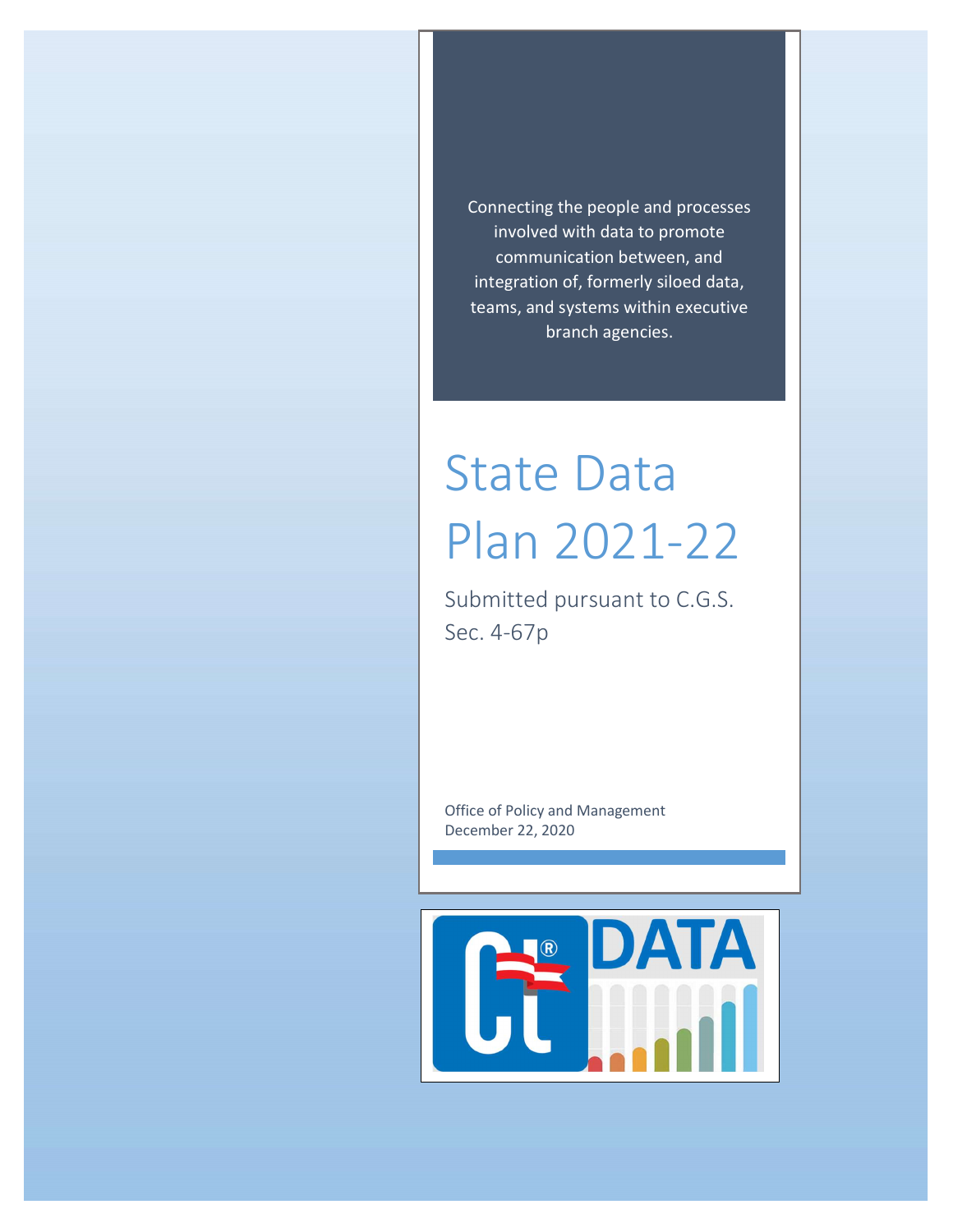# Table of Contents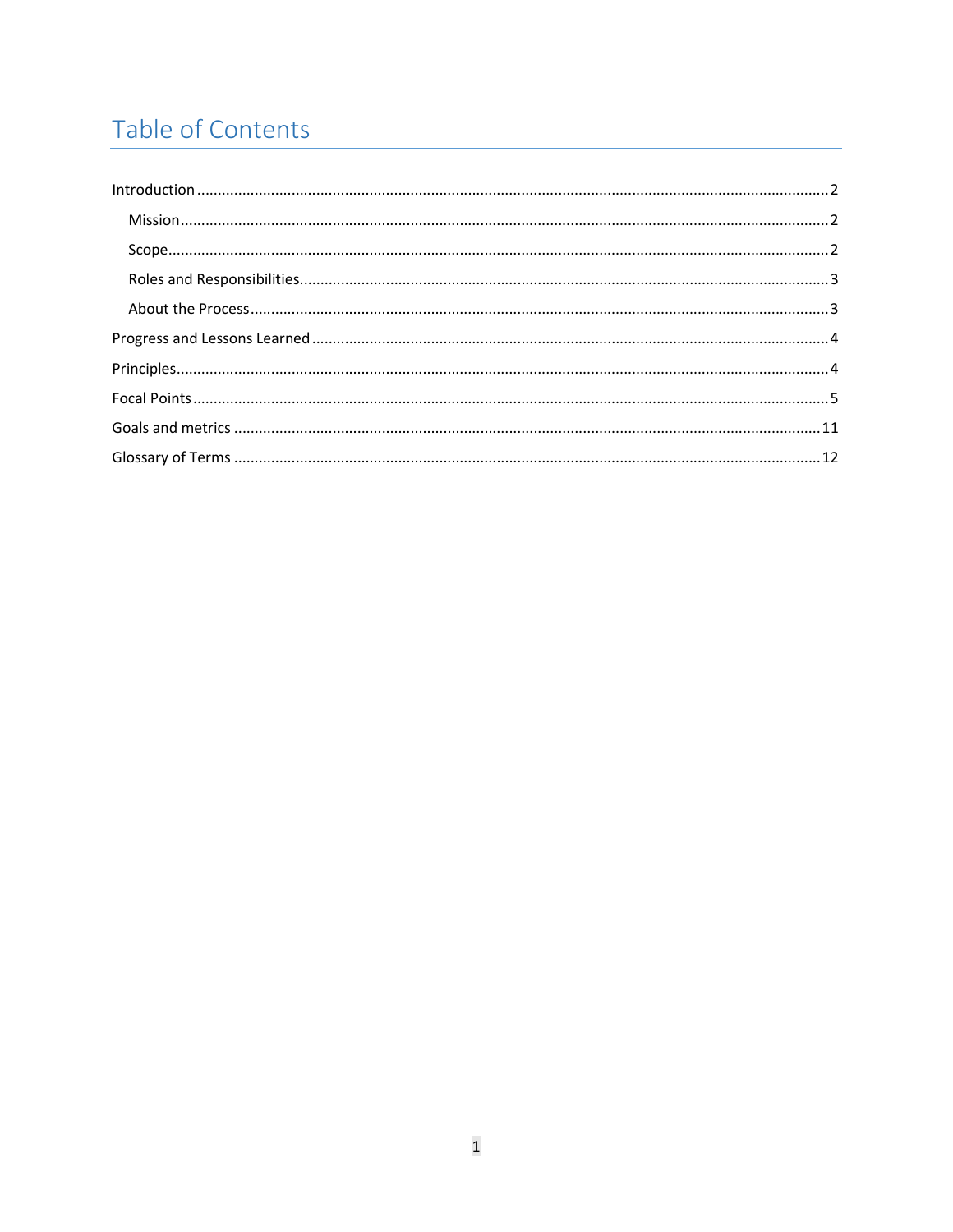# Introduction

The Connecticut State Data Plan serves as a framework for the state's executive branch agencies to engage in a consistent approach to data stewardship, use, and access. The State Data Plan is not just an **open data plan** but is applicable to all data in the custody and control of executive branch agencies. The plan was required to be developed in accordance with C.G.S. § 4-67p. Specifically, the state data plan shall:

- establish management and data analysis standards across **executive branch agencies**;
- include specific, achievable goals within the two years following the adoption of such plan, as well as longer term goals;
- make recommendations to enhance standardization and integration of data systems and data management practices across executive branch agencies;
- provide a timeline for the review of any state or federal legal concerns or other obstacles to the internal sharing of data among agencies, including security and privacy concerns; and
- set goals for improving the open data repository.

The plan is required to be updated every two years.

The statutes also require that information technology-related actions and initiatives of executive branch agencies must be consistent with the plan. Further, the Chief Data Officer is required to establish procedures for each agency to report on its progress toward achieving the goals articulated in the plan. A supplement to the plan reports progress during 2019 – 2020.

The inaugural plan was organized around **Principles** which represent a framework under which state agencies should organize and operate; **Focal Points** which represent areas where agencies should emphasize the sharing, integration, and availability of data; and Goals which represent the desired outcomes of plan implementation.

The  $2021 - 2022$  plan uses data gathered during the inaugural plan to narrow and refine the **Focal Points** leading to a revised set of **Goals**.

#### **Mission**

The purpose of this plan is to connect the people and processes involved with data to promote communication between, and appropriate integration of, formerly siloed data, teams, and systems. It seeks to promote process change, organizational realignment, value congruence, and the appropriate use of technology to facilitate relationships between everyone who handles and uses data.

By aligning the data related work of agencies with the plan's Principles, agencies should begin to realize efficiencies and process improvements. Agencies must begin to closely connect the people who provide, collect and prepare the data, those who analyze the data, and those who put the findings from those analyses to good use.

#### Scope

The plan supports agency efforts and brings those efforts into alignment to provide increased efficiency in the use of limited resources for data stewardship, use, and access. The plan goals and implementation steps provide a framework to support the use of data to improve agency outcomes and performance. The plan does not require agencies to dedicate additional resources to its implementation, nor does it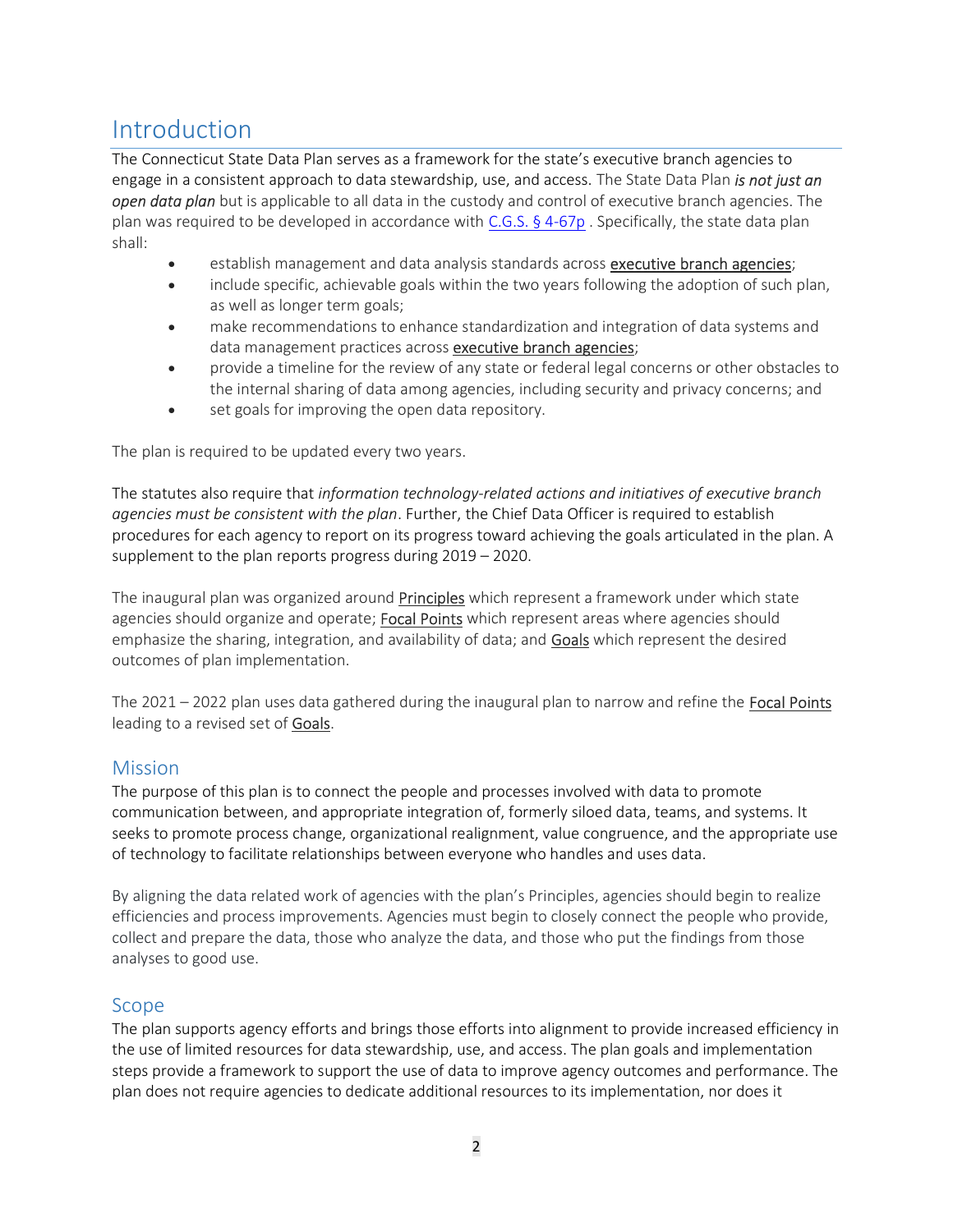generally require agencies to begin collecting or creating new data. Implementation of the plan relies on the Chief Data Officer, the efforts of individual Agency Data Officers, and support from the Office of Policy and Management and leadership of the other executive branch agencies.

While state agencies collect and manage data to operate programs and services and have used this information for reporting for decades, only recently have state officials begun to harness administrative records for analytical purposes to achieve desired goals or outcomes. Although this plan does not specifically address variations in the sensitivity of interagency data, it broadly addresses many underlying challenges associated with data collection and provides a standard framework that can be applicable across executive branch agencies.

### Roles and Responsibilities

In addition to establishing the State Data Plan, C.G.S. § 4-67p establishes the position of Chief Data Officer within the Office of Policy and Management, and requires each executive branch agency to designate an agency data officer, each with roles and responsibilities outlined below. Further, the act requires that each agency conduct an inventory of its "high-value data" annually and formulate plans to enhance the availability of open data, known as "open data access plans." The following are the roles and responsibilities of the Chief Data Officer and Agency Data Officer that are established by C.G.S. § 4-67p:

#### Chief Data Officer:

- Directing executive branch agencies on the use and management of data to enhance the efficiency and effectiveness of state programs and policies;
- Facilitating the sharing and use of executive branch agency data (A) between executive branch agencies, and (B) with the public;
- Coordinating data analytics and transparency master planning for executive branch agencies;
- Creating the state data plan; and
- Providing a procedure for each agency head to report regarding the agency's progress toward achieving the plan's goals.

#### Agency Data Officer:

- Coordinating and submitting agency high value data inventories annually;
- Coordinating and submitting agency open data access plans;
- Serving as the main contact person for inquiries, requests or concerns regarding access to the data of such agency; and
- Establishing procedures to ensure that requests for data that the agency receives are complied with in an appropriate and prompt manner in consultation with the Chief Data Officer.

It should be noted that, while C.G.S. § 4-67p requires Agency Data Officers to establish procedures to ensure that requests for data that the agency receives are complied with in an appropriate and prompt manner, as well as establish open data access plans, the law does not create a separate entitlement or an alternative to the Freedom of Information Act process.

## About the Process

The 2021 – 2022 State Data Plan was developed through an iterative process, with opportunities for both public and agency input as follows: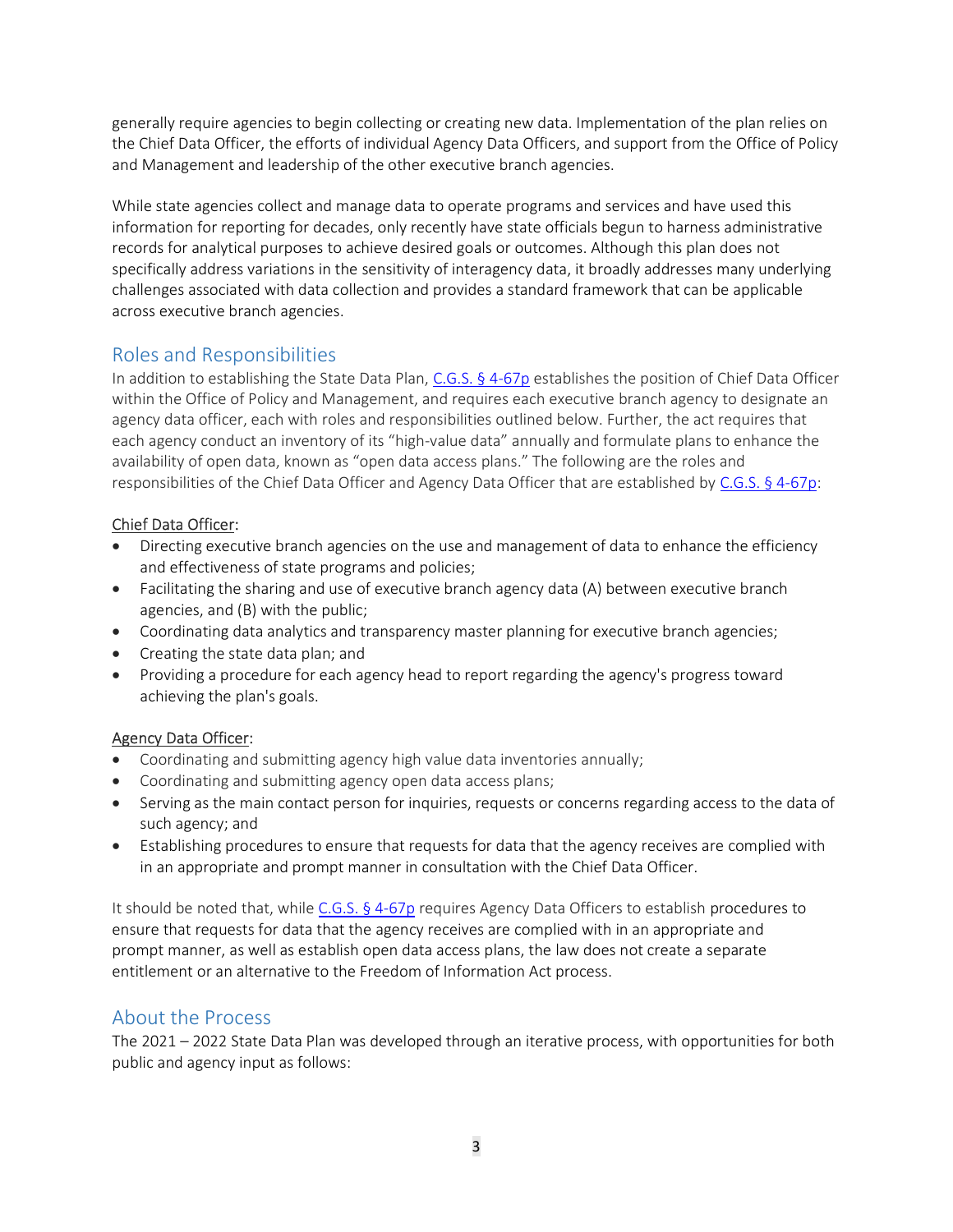Preliminary draft – A draft of the State Data Plan was presented to the Data Analysis Technology Advisory (DATA) board pursuant to C.G.S. § 4-67p and C.G.S. § 2-79e, with a public hearing held on November 19, 2020. Additional outreach was held through the CT Data Collaborative annual conference, the 2-Gen Advisory Board and Parent Engagement working group, the GIS Network, email distribution, posting on the OPM website and several small group meetings and discussions.

Final Plan – A final plan was issued December 22, 2020.

# Progress and Lessons Learned

| <u>manna</u> |
|--------------|
|              |
|              |
|              |

The conclusion of the first State Data Plan presents an opportunity to reflect on lessons learned over the past two years. A supplemental document reports examples of progress related to the Principles and Focal Points from the inaugural State Data Plan.

# **Principles**



The Principles below represent an ongoing framework for agencies to mature and enhance their management, use, sharing, and analysis of data. The Principles remain the same as in the inaugural 2019 – 2020 plan to serve as guidelines for continuous improvement and to inform decision-making on an ongoing basis. The current plan shifts the agency practices

and areas for CDO support to the Goals of the plan.

## Data Governance and Quality

- Appreciate that the data we collect require a considerable investment of resources and have  $'$  value beyond the purpose for which they are collected.
- Perform continuous data quality and analytics improvement to ensure the value of data is protected and maximized.
- $(3)$  Ensure standardized data governance in order to protect data and improve its quality and utility.
- Create, acquire, use, and disseminate data deliberately and thoughtfully; in compliance with
- ④ federal law and state statute, and considering, quality, consistency, privacy, equity, client data dignity, value, reuse, and interoperability from the start.
- ⑤ Coordinate and prioritize data needs and uses, utilize data from multiple sources, and acquire new data only when necessary.

## Privacy and Ethics

- Protect individual privacy and maintain confidentiality using effective data stewardship and governance, and by maintaining modern data security practices and technology.
	- Employ ethical standards in the use, analysis, sharing, and integration of data to avoid intrusion into the lives of Connecticut residents, and disparate impact.

## Data Sharing Between Agencies

and regulatory constraints.

(8) Improve data sharing and access with ongoing input from users and other stakeholders, including  $'$  those whose personal and protected data are collected in state agency systems. ⑨ Create clear and predictable pathways for data sharing which are necessary for effective data use and sharing. ⑩ Manage a data asset one time and use it for multiple purposes, to the extent possible, within legal

4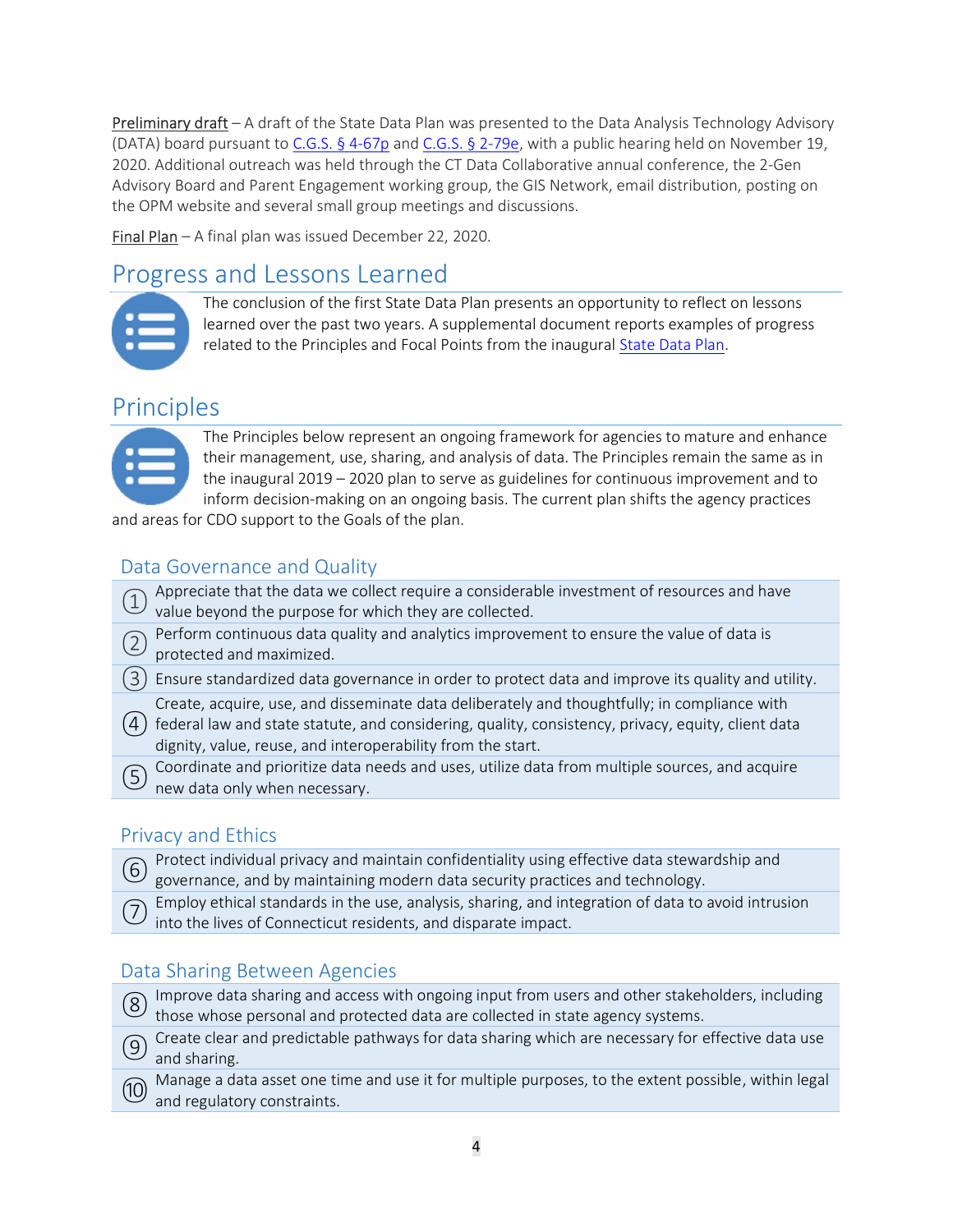## Culture of Continuous Learning and Collaboration

 $(11)$  Promote a culture of continuous and collaborative learning, with data and about data.

 $(12)$  Embrace openness, transparency, and accountability.

## Focal Points



The Focal Points represent areas where state agencies will emphasize the sharing, integration, and availability of data. The Focal Points represent important topics where data from multiple state agencies are necessary to drive effective policy, or to inform the effective and efficient delivery of programs and services. Given that this plan is limited to specific executive branch agencies, areas that would require data from the judicial branch

or Constitutional offices have not been included. All efforts undertaken within these Focal Points should be carried out in accordance with the Principles as articulated by the plan.

Three interrelated areas will be focal points for the 2021 – 2022 State Data Plan:

- 1) COVID-19 response and recovery
- 2) Equity in the data lifecycle
- 3) Using data to inform decision-making

Supporting data is provided for the three focal points, with the goals and implementation steps based on this data.

#### COVID-19 response and recovery

The COVID-19 pandemic has brought into focus the need for state agencies to provide timely, accurate data to the public and to quickly and effectively use data to inform policy and decision-making. In response, state leaders have developed new data collections, new systems, new interagency agreements, new analysis and new tools in response to the pandemic. State agencies, led by the Department of Public Health, have refined an automated process to provide open access to data, with daily updates on cases, testing, hospitalizations and deaths, and soon vaccine distribution. While it is uncertain how long the COVID-19 pandemic will impact daily life, the crisis has prompted permanent, structural changes across systems and data management.

#### Supporting data:

Since the start of the COVID-19 pandemic, state agencies, led by the Department of Public Health, have worked to develop, automate and refine a process for daily updates on a wide range of indicators and metrics. Traffic to the open data portal has increased by roughly eight to ten times. COVID-19 data stories have received over 2,000,000 direct views since the start of the pandemic, roughly equivalent to two years traffic to the entire open data portal pre-COVID.<sup>1</sup>

Public engagement has similarly increased - the portal has received more data requests since March 2020 than were posted in the first six years the portal was online, from an average of one suggestion every two

<sup>1</sup> Analysis of site analytics for data.ct.gov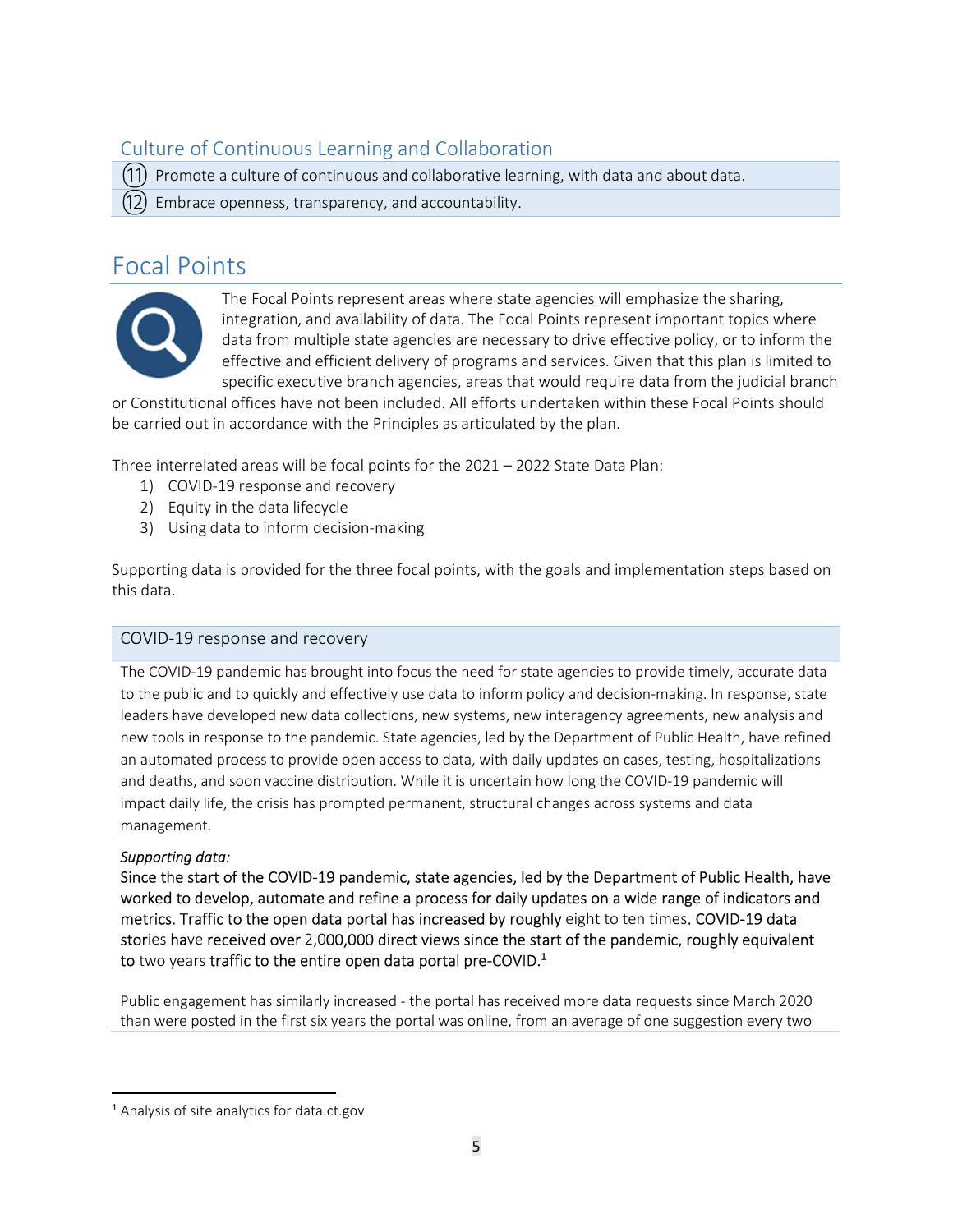weeks to one per day.<sup>2</sup> COVID-19 datasets have increased API calls to the portal similarly, averaging around 500,000 / month since March, roughly twice the number before March 2020.

Connecticut's open data efforts have been able to support the increased demands for agency data but have also identified areas for improvement for 2021 – 2022. Increased usage of open data assets has not been universal. Roughly 70 percent of the datasets published on the portal have not been updated in 2020, and just over 30 percent have not been updated since 2015.<sup>3</sup> Only around 17 percent have been updated within the last 30 days, implying they are updated at least monthly.<sup>4</sup> Most datasets have a limited number of views or downloads – with notable exceptions for several COVID-19 datasets and data related to consumer protection - although traffic is not a direct measure of impact.<sup>5</sup> Roughly one quarter of the datasets on the portal do not have agency attribution, limiting the ability to measure publication and impact by agency.<sup>6</sup>

The pandemic response effort has identified other areas for improvement in agency systems and the ability to link and analyze data across agencies.<sup>7</sup> The Lamont administration has said that "We've had to piece together public data, private data, data from the Connecticut Hospital Association, and other information to understand what's going on…Tools like [a health information exchange would] prevent that time from being wasted. It would have been easier ... to have something like this in place seven months ago."<sup>8</sup>

#### Implementation steps:

The following are planned actions for executive branch agencies for this focal point:

- Develop an approach to prioritize high-value datasets for the open data portal, and policies and procedures to improve or, when necessary, remove or deprecate datasets that are out-of-date or that adversely impact usability of the portal
- Improve the user experience with better navigation, user-friendly tools (like data stories), more consistent documentation and metadata and schedules for the release of high-value datasets
- Improve the ability to provide daily or real-time updates through automated feeds to the portal
- Support the development of health data infrastructure for continued response to the COVID-19 pandemic, and for future emergencies
- Coordinate fully with planning efforts for health information technology and state information technology infrastructure
- Improve access to, coordination and management of the foundational geospatial data that is critical for response to future emergencies, such as address points, aerial imagery and elevation models

<sup>&</sup>lt;sup>2</sup> Analysis of dataset suggestions from: https://data.ct.gov/nominate/; 207 suggestions were posted from March 26, 2020 to November 6, 2020, and 143 were posted between March 2014 and March 2020.

<sup>3</sup> Analysis of public datasets on data.ct.gov, as of November 5, 2020: https://data.ct.gov/dataset/data-ct-gov-publicassets/k9rk-977m

<sup>4</sup> Analysis of public datasets on data.ct.gov, as of November 5, 2020: https://data.ct.gov/dataset/data-ct-gov-publicassets/k9rk-977m

<sup>&</sup>lt;sup>5</sup> Analysis of public datasets on data.ct.gov, as of November 5, 2020: https://data.ct.gov/dataset/data-ct-gov-publicassets/k9rk-977m

<sup>6</sup> "CT Open Data: Measuring Open Data Impact and Use." https://portal.ct.gov/-/media/CT-Data/Open-Data-Impact.pdf

<sup>&</sup>lt;sup>7</sup> "As it prepares to reopen, Connecticut's count of COVID-19 deaths is fragmented and incomplete." CT Mirror, May 19, 2020. https://ctmirror.org/2020/05/19/as-it-prepares-to-reopen-connecticuts-count-of-covid-19-deaths-is-

fragmented-and-incomplete/; "CT catches up on delayed federal unemployment relief." CT Mirror, September 29, 2020. https://ctmirror.org/2020/09/29/ct-catches-up-on-delayed-federal-unemployment-relief/

<sup>8</sup> "As pandemic wears on, Connecticut prepares to launch its long-awaited health information exchange," CT Mirror, October 15, 2020. https://ctmirror.org/2020/10/15/as-coronavirus-lingers-ct-prepares-to-launch-its-long-awaitedhealth-information-exchange/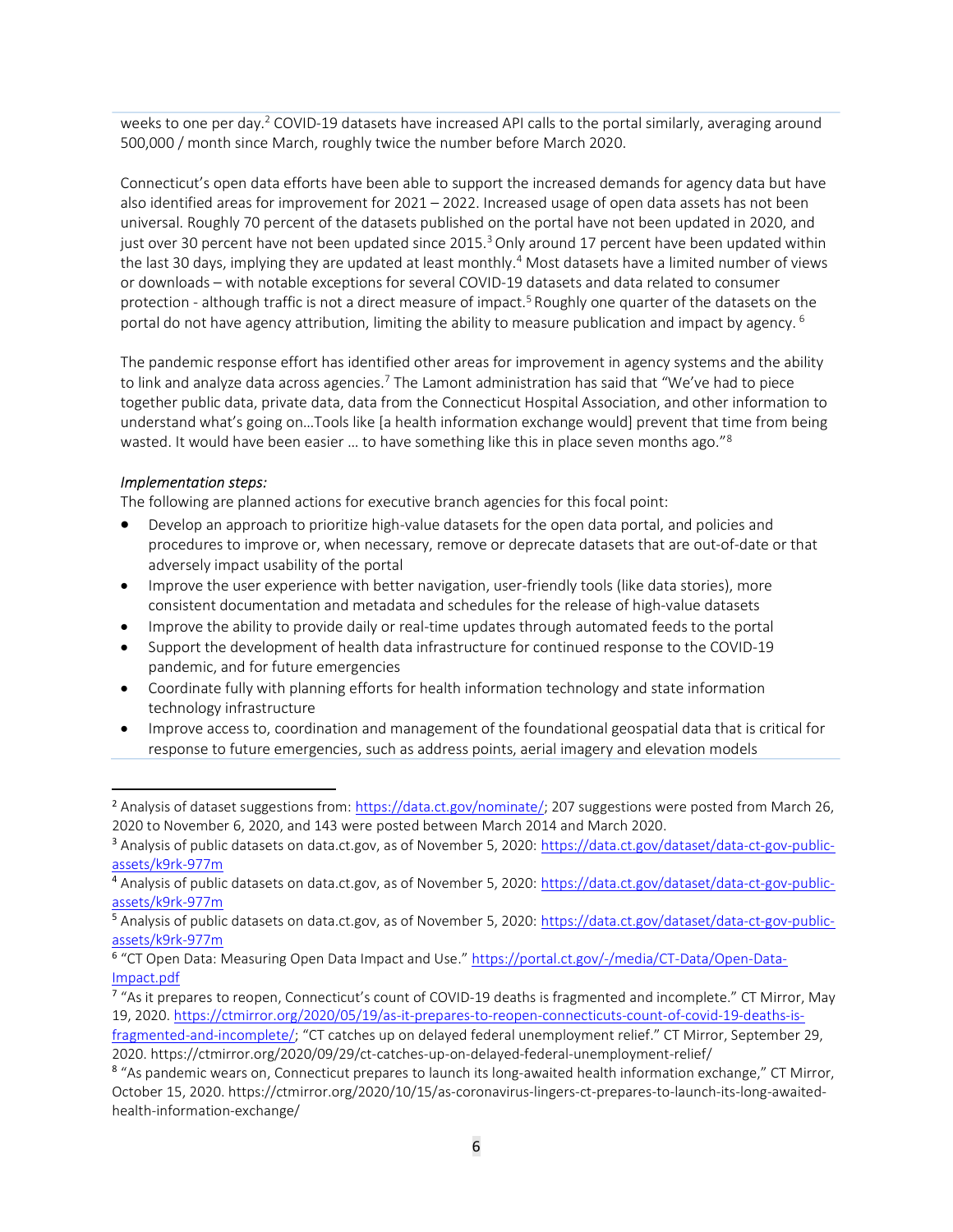#### Equity in the data lifecycle

The COVID-19 pandemic has demonstrated, again, the disparities in opportunities, access and outcomes experienced along many dimensions – particularly by race and ethnicity, but also by gender, age, ability status and other factors. An intentional focus on the data lifecycle – from planning, through collection, management, analysis and dissemination – can improve the ability to assess and achieve equitable outcomes. All aspects of the data lifecycle require attention, across agencies, as disparities in many areas, including, but not limited to housing, education, criminal justice remain.

#### Supporting data:

It is difficult to directly measure whether the use of data promote equity, particularly racial equity. However, population data for Connecticut shows us areas in which we can improve how data are used to support equitable outcomes.

COVID-19 age-adjusted case and fatality rates are two-to-three times higher for Black and Latino residents of Connecticut, than for White residents.<sup>9</sup> About one-third of cases are still missing data on race / ethnicity, although data are reported for race / ethnicity, gender, age and other dimensions.

Survey data shows that "Latino residents reported being laid off at higher rates than whites or Blacks, with 37% of residents saying that they had lost their jobs. Latino residents also reported thrice the rate of housing insecurity when compared to white people."<sup>10</sup> Connecticut has two of the top 20 most segregated metro regions in the country (Bridgeport and Hartford). $^{11}$ 

A Siena College Research Institute/Data Haven survey of Connecticut residents found that only 38% of Black respondents indicated that they would get the COVID-19 vaccination, compared to 67% of White residents<sup>12</sup>. This demonstrates the erosion of trust that has occurred through historical racism and longremembered research abuses. This has direct implications for state agencies with respect to rebuilding trust and centering racial equity and a disparate impact lens across the data lifecycle used to access, request and publish data.

#### Implementation steps:

The following are planned actions for executive branch agencies for this focal point:

- Identify specific opportunities to pilot and implement common standards for data collection to ensure that categories for gender identity, sex, race / ethnicity, language and other factors are up-to-date and consistent across agencies
- Create user-friendly data request processes and tools to support and encourage broader stakeholder participation
- Use plain language in online tools, provide practical advice on how to access and use data, create supporting materials (ex. how-to videos, glossary of terms)
- Increase reporting and disclosure of data by factors such as race, ethnicity and gender, and their intersections, within the appropriate guidelines to preserve privacy

<sup>9</sup> Analysis of case and deaths data from data.ct.gov: https://data.ct.gov/Health-and-Human-Services/COVID-19 rates-by-race-ethnicity/qd9u-qr98

<sup>10</sup> Analysis of DataHaven Wellbeing Survey results in "State of Wellbeing' survey quantifies racial inequities in both health and economy." CT Mirror, September 17, 2020. https://ctmirror.org/2020/09/17/state-of-wellbeing-surveyquantifies-racial-inequities-in-both-health-and-economy/

<sup>11</sup> "Residential Segregation Data for U.S. Metro Areas." Governing, March 24, 2019. https://www.governing.com/gov-data/residential-racial-segregation-metro-areas.html

<sup>&</sup>lt;sup>12</sup> "State's Black leaders and pastors react with dismay to suggestion by Connecticut governor that Black churches should help lead support for COVID-19 vaccine" Hartford Courant, September 13, 2020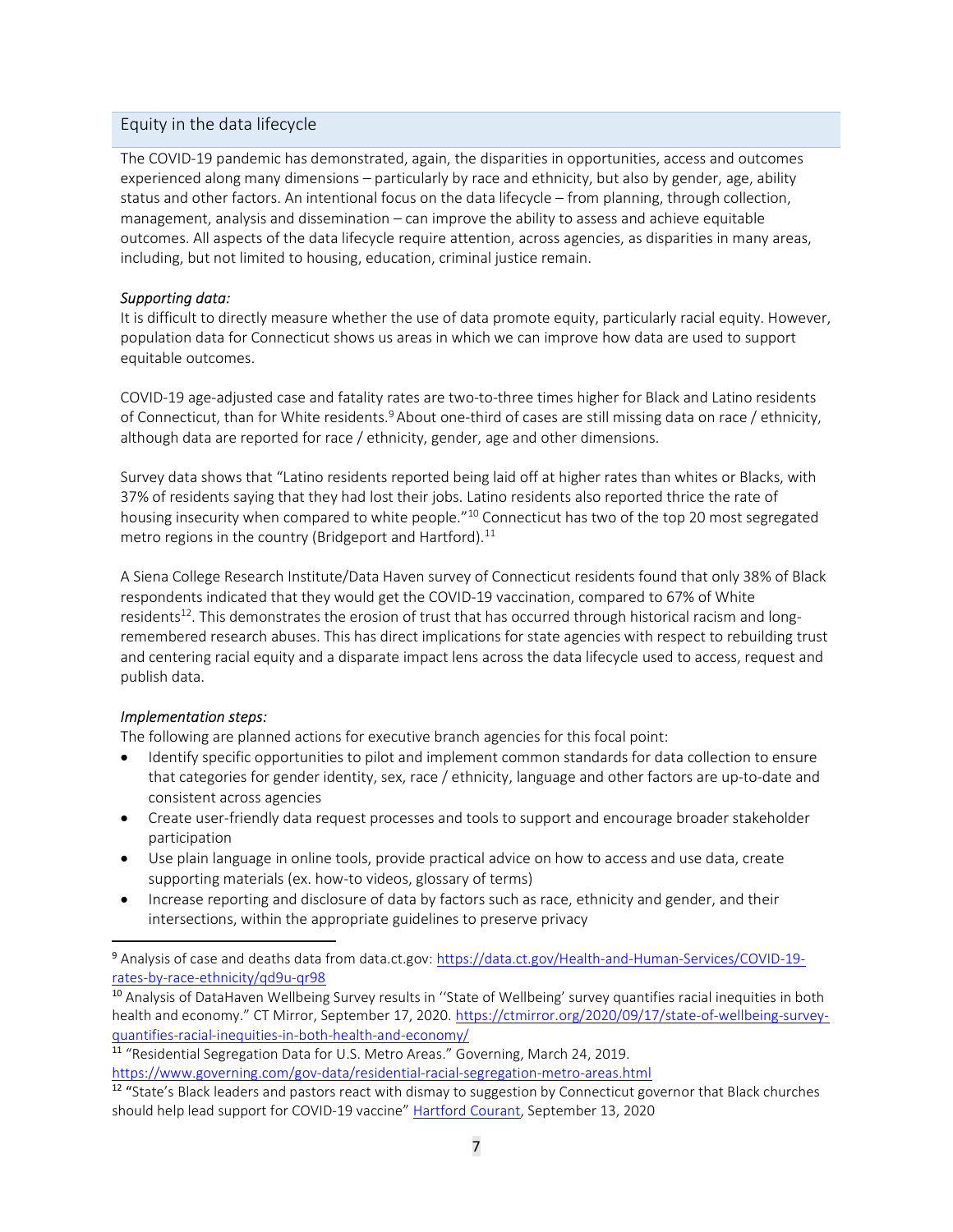- Pursue opportunities for training and capacity-building for state agency staff, including options such as training on cultural humility or data justice
- Improve tools for reporting and disseminating data to reach a wider and more diverse set of audiences
- Develop formal and informal avenues for resident and nonprofit involvement in the data lifecycle
- Improve access to, coordination and management of the foundational geospatial data that is critical for understanding spatial disparities, such as data on land use

#### Using data to inform decision-making

Whether it is called being data-driven, data-informed, results-driven, evidence-based, performanceinformed, results-focused or any other compound adjective, state administrative data can be more actively used to inform decision-making, including for policy development, resource alignment and the delivery of services. This ambitious focal point requires progress on several components:

**Integrated data system:** A core building block to use data to inform decision-making is the development of a system to integrate data across state agencies. As described in a report on the legal issues in interagency data sharing:

"Today, individuals who receive governmental services are often involved with multiple systems. For example, a young mother and her child may receive SNAP benefits, childcare subsidies, child support payments, or other state-delivered services. Each of these programs was designed to fulfill a distinct purpose, and each collects different data and follows different rules and requirements. Each program's database only identifies patterns or characteristics of those served within that particular agency or program. Isolated databases omit information from other agencies or programs that could be analyzed to increase wellbeing, long-term personal success and reduce costs to state and local government."<sup>13</sup>

- **Enterprise legal and governance framework:** The foundation for an integrated data system is the legal and governance framework. Legal agreements are not barriers or obstacles, they are supports to the safe, ethical and secure sharing of data across agencies boundaries. The absence of statewide governance to coordinate data sharing efforts leads to fragmented approaches to sharing data on high-priority issues which reduce the ability of the state to mobilize a response.
- **Increased analytical capacity:** Turning data into information and insight requires people. In the current fiscal environment, state agencies need to work collaboratively to make efficient use of internal resources and also to extend agency capacity by effectively partnering with outside analytical capacity.
- Whole-person perspective on data: Using data to improve delivery of services has great potential to improve the lives of residents, but can only occur through the safe, ethical and secure linking of information across agencies. Informed consent and notification to demonstrate trustworthiness and earn trust will be increasingly important as data sharing increases. As part of the 2- Generational Initiative Interagency Plan, $<sup>14</sup>$  OPM identified "two approaches to coordinating existing</sup> resources – identifying established programs and identifying and monitoring proofs of concept."<sup>15</sup> Both can serve as a building block for developing data integration.

<sup>&</sup>lt;sup>13</sup> Legal Issues in Interagency Data Sharing, Report for Public Act 19-153, Office of Policy and Management, January 2020

<sup>&</sup>lt;sup>14</sup> 2 Generational Initiative Interagency Plan, Office of Policy and Management, December 2019

<sup>15</sup> 2 Generational Initiative Interagency Plan, Office of Policy and Management, December 2019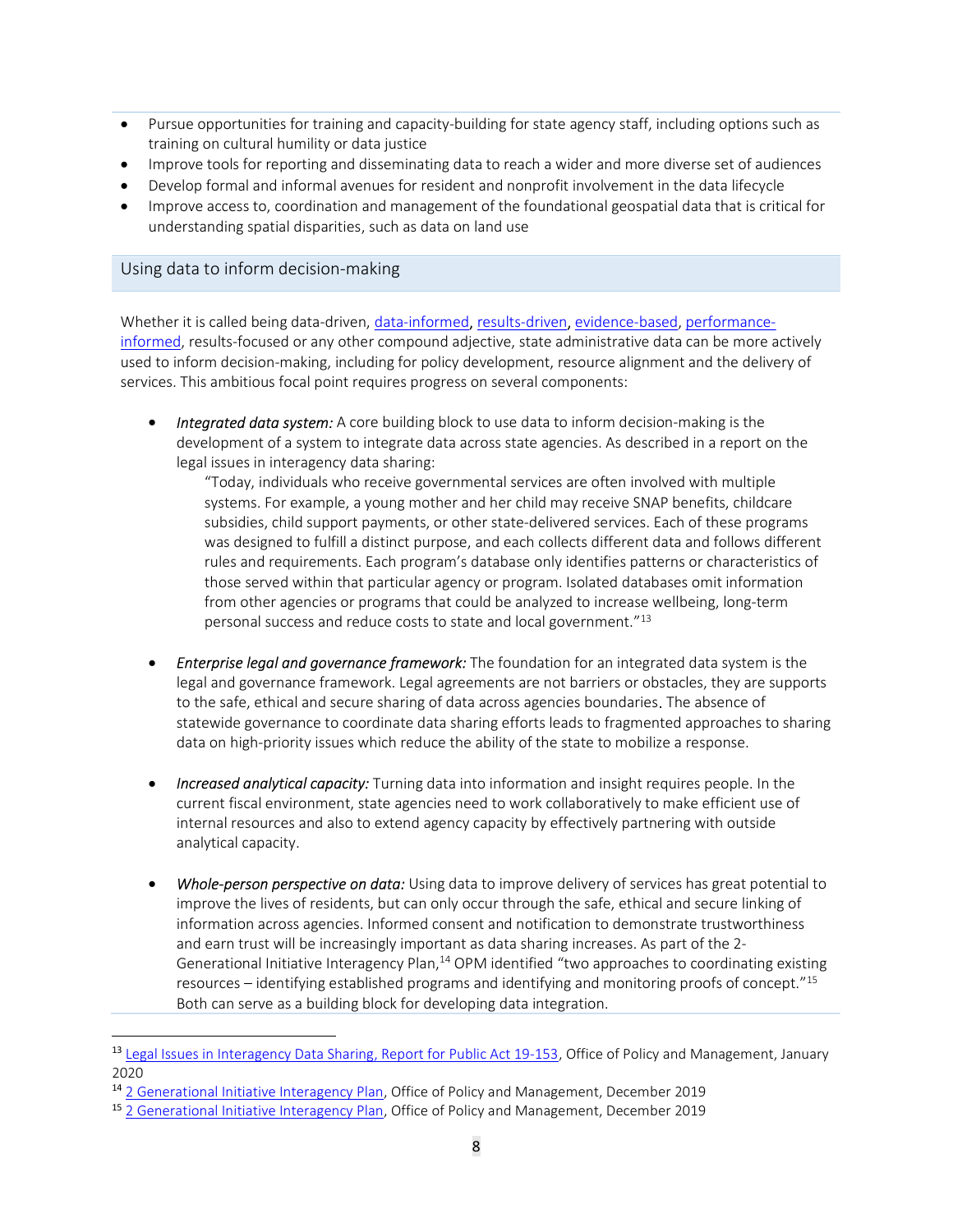#### Supporting data:

Given fiscal constraints and an impending 'retirement cliff,<sup>16</sup> the state must find ways to make efficient use of limited resources and has identified the development of improved digital services and 'one-stop' solutions as part of a focus on increased efficiency. State leaders have said that with "better information sharing, agencies not only could avoid duplicative efforts, but also coordinate and improve services."<sup>17</sup> Residents believe that coordination is limited and that sharing data across systems would help:

#### "State agencies do not talk to one another, then the parent has to go to multiple agencies to access services. If the systems were tied together to allow for one portal to parents to access multiple benefits, that would be extremely beneficial. $^{\prime\prime 18}$

A data matching effort for 10,000 individuals and families experiencing homelessness found that, on average, they were involved with four of the six agencies that participated in the data match.<sup>19</sup>

Interviews with state agency staff for the Data Sharing Playbook<sup>20</sup> identified areas for process improvement and clarity on how data can be shared and used. Agency staff often feel they need to "start from scratch with each data sharing project," with challenges identified in partnership and staffing, the legal framework and data standards across agencies. Sentiments from interviews included $21$ :

- "Stumbling blocks are the requester knowing what they want, if they know what data is available, either in a data dictionary or record layouts."
- "The strategy needs to include a legal framework a lot of lawyers in agencies are not willing to get into data sharing of protected or what they view as protected."
- "[Other agencies may say] I'm worried that if you use my data and come out with statements on our program from a different view, that's a loss of control I'm not comfortable with"

Despite the perceived challenges, data sharing does occur. The development of actionable intelligence from administrative data begins with the legal foundation.<sup>22</sup> A proliferation of data sharing agreements makes oversight difficult and reduces the ability to protect clients' data and manage risk. A survey of state agencies found 224 separate data sharing agreements across 17 agencies. Ninety percent of the agreements were two-party agreements, primarily for sharing individual-level data. Only three percent were agreements of more than three parties. The same agencies identified a thicket of 136 different laws and regulations that governed agency data sharing, with three agencies identifying more than 25 different laws and regulations

<sup>16</sup> "Boston Firm That Mapped CT's COVID Reopening Will Craft Major Downsizing of State Agencies." The CT Mirror, September 25, 2020. https://ctmirror.org/2020/09/25/boston-firm-that-mapped-cts-covid-reopening-will-craftmajor-downsizing-of-state-agencies/.

<sup>&</sup>lt;sup>17</sup> "Lamont Moving Forward with Agency Overhauls as Wave of Retirements Approaches," The CT Mirror, September 2, 2020, https://ctmirror.org/2020/09/02/lamont-moving-forward-with-agency-overhauls-as-wave-of-retirementsapproaches/.

<sup>&</sup>lt;sup>18</sup> Parent feedback, 2 Generational Initiative Advisory Board meeting, December 9, 2020

<sup>&</sup>lt;sup>19</sup> Preliminary analysis by Beacon Health Options for Governor's Task Force on Housing and Supports for Vulnerable Populations, September 2020.

<sup>&</sup>lt;sup>20</sup> CT Data Sharing Playbook, "Want to improve data sharing? Start with a playbook," GovBloom / Skylight, Medium.com, April 2020

<sup>&</sup>lt;sup>21</sup> Data Sharing at Connecticut State Agencies, Team Skylight preliminary research findings, December 2019

<sup>&</sup>lt;sup>22</sup> Fantuzzo, John, Culhane, Dennis P. (Eds.) 2015. "Actionable Intelligence: Using Integrated Data Systems to Achieve a More Effective, Efficient and Ethical Government." New York: Palgrave Macmillan US. Accessed at: https://www.aisp.upenn.edu/wp-content/uploads/2015/03/Chapter1\_ResourcesPg.pdf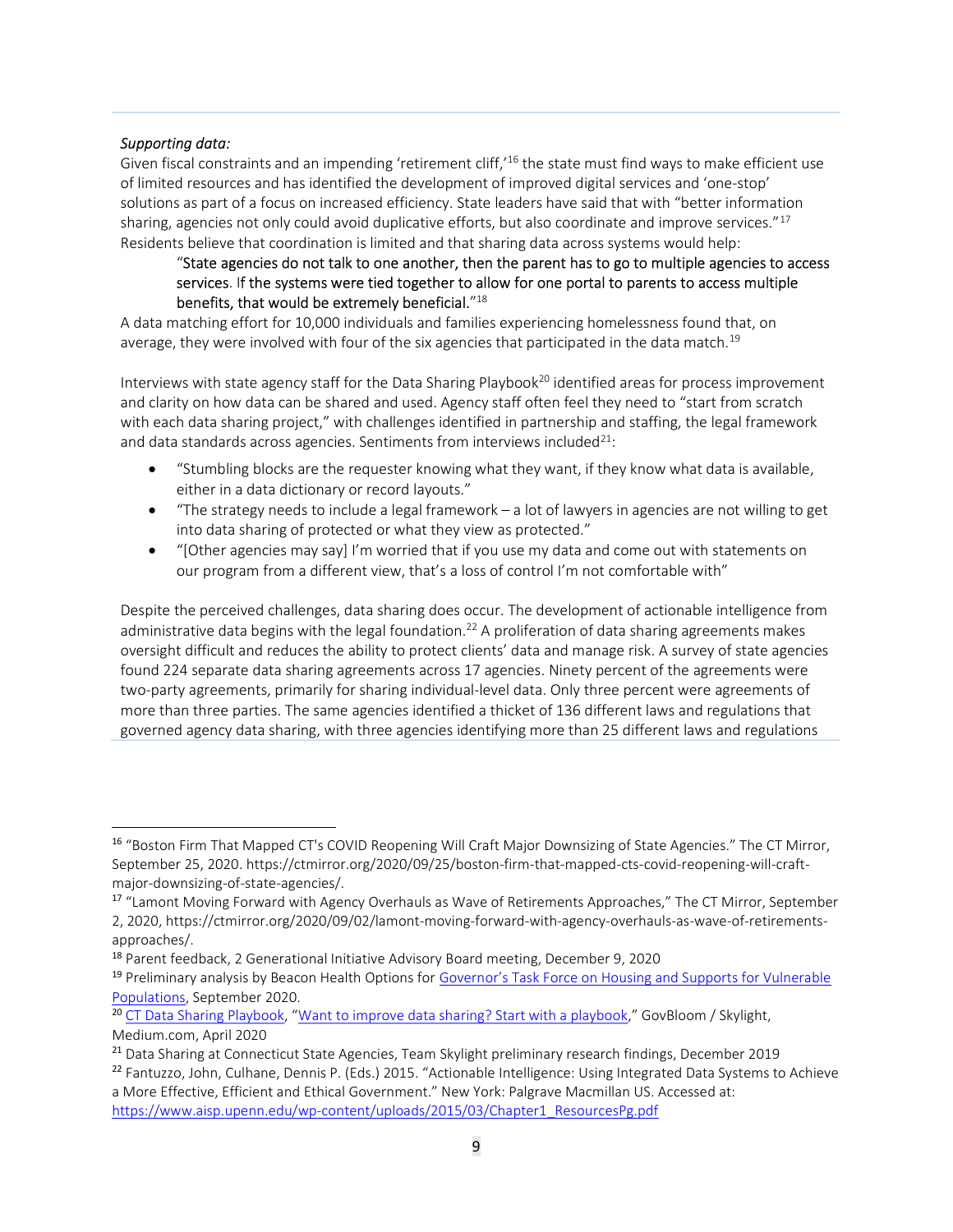for their agency. Eighty percent of the laws and regulations listed in the survey were at the state level (109), while 20 percent of the laws and regulations listed were at the federal level  $(27).^{23}$ 

One state effort to integrate data is the P20 WIN (Preschool through 20 Workforce Information Network) system. The results of P20 WIN data matches have been cited nationally and used within the state.<sup>24</sup> P20 WIN integrates data from education and workforce agencies, based upon data requests from state agencies and external partners. Since 2013, P20 WIN has processed 20 requests, an average of just under three requests per year.<sup>25</sup> Six requests have been from external researchers (ex. Urban Institute, Yale University), and fourteen have been 'internal' requests between the P20 WIN participating agencies.<sup>26</sup> The end-to-end timeline for a request has been more than 8 months on average, from the time a data request is formalized to the pre-publication review of results.<sup>27</sup> This process includes an average of two – three months to sign contracts related to the data request (before data are matched or analyzed), and does not include the potentially substantial additional time to define and refine a request before it is formalized.

Staff availability and capacity is a binding constraint on managing interagency data requests, particularly 'internal' requests for cross-agency analysis. As of November 2020, state agencies have roughly 60 research analysts on staff, in total, and only four research supervisors, limiting the career pathways in government for analysts.<sup>28</sup>

#### Implementation steps:

The following are planned actions for executive branch agencies for this focal point:

- Integrated data system and enterprise legal and governance framework
	- o Continue work to implement the uniform interagency data sharing protocol, developed as part of state 2Gen efforts
	- o Increase efficiency through process improvements, such as development of the Data Sharing Playbook
	- o Increase transparency of agency-level efforts at performance management and work towards common standards for implementation
	- o Build on cross-agency efforts at performance management, particularly from the Governor's Workforce Council, to support centralized data on program performance and rigorous evaluation of programs, where possible

#### Increased analytical capacity

o Identify opportunities for training, skill-building and career pathways to build capacity for existing state analytical staff

<sup>&</sup>lt;sup>23</sup> Legal Issues in Interagency Data Sharing, Report for Public Act 19-153, Office of Policy and Management, January 2020

<sup>24</sup> Description and resources found at: https://portal.ct.gov/OPM/P20Win/

<sup>25</sup> P20 WIN reports, accessed November 2020. Dates are based on the signatures for data request forms and prepublication review. Includes only those requests that had reached pre-publication review by the time of this plan; two additional requests are in process at the time of the plan.

<sup>&</sup>lt;sup>26</sup> Analysis of P20 WIN data request documents. 'Internal' requests were those from members of the P20 WIN Data Governing groups; external requests were from outside participating agencies or faculty from participating agencies that do not directly participate in P20 WIN request review and approval.

<sup>&</sup>lt;sup>27</sup> Analysis of P20 WIN data request documents. The time was measured from the last signature on the data request form to the last signature date on the pre-publication review form, which includes time for analysis. Requests may take additional time to develop a formal request that is available for signature. Some data requests are repeat or annual requests, so this understates the actual number of data matches completed.

<sup>&</sup>lt;sup>28</sup> Analysis of State Employee Payroll Data Calendar Year 2015 through Present, for the following job classifications: Research Analyst, Associate Research Analyst, Research Analyst Supervisor.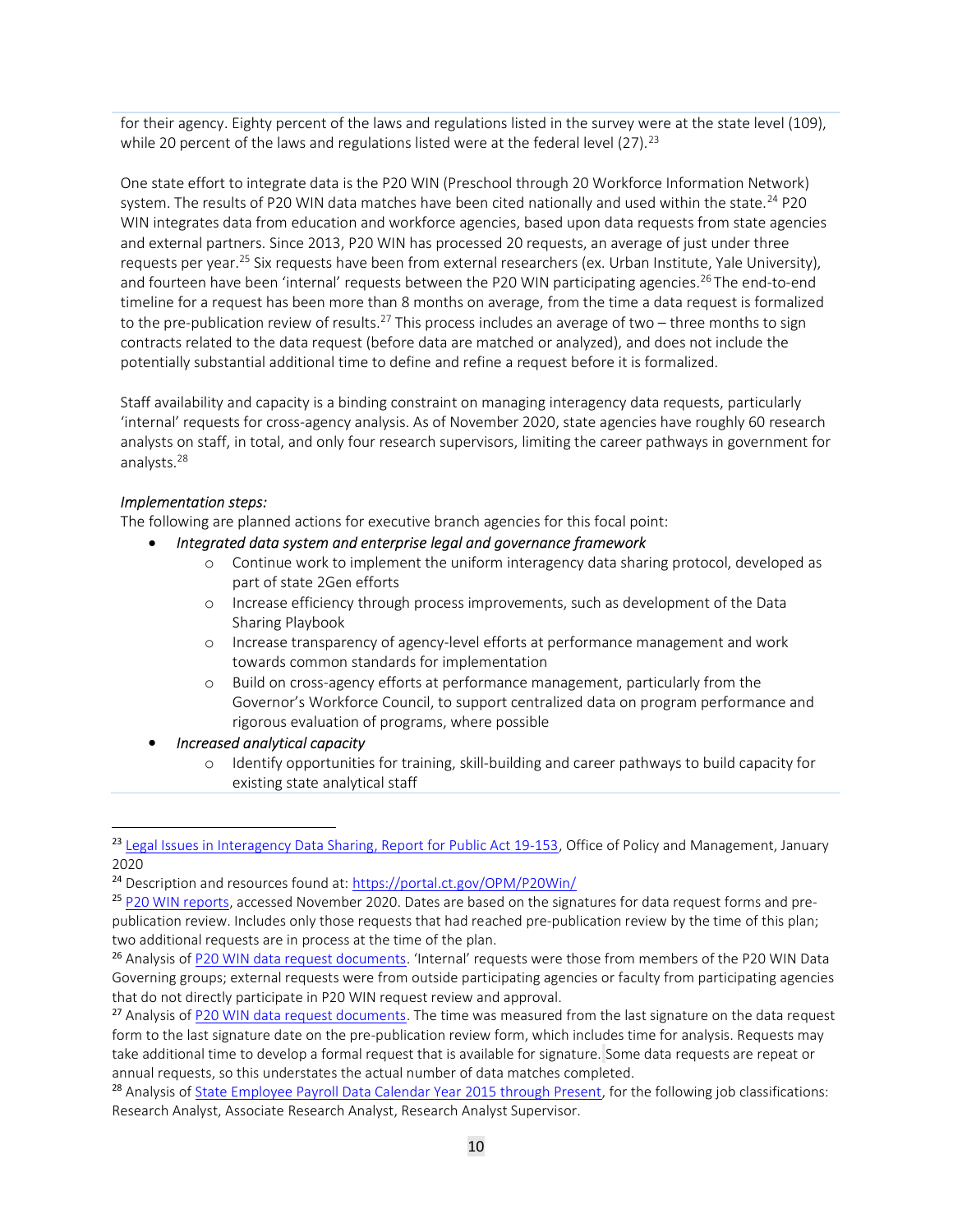- o Collect feedback (through surveys, focus groups) from researchers, evaluators and nonprofits on the need and ability to easily access state data, to increase the quality and number of external partnerships
- o Develop clear research agendas and priorities, and supporting materials, like data dictionaries, legal guidelines and repositories of past work
- o Extend internal state capacity by pursuing external partnerships or advisory groups, particularly for areas like the use of 'mixed methods' approaches (mixing qualitative and quantitative data), where state capacity may be limited
- Whole-person perspective on data
	- o Continue to expand the P20 WIN data system to cover new agencies and datasets, including social services, homelessness, financial aid and child welfare
	- o Continue efforts to support and expand the secure master person index infrastructure, in collaboration with Connie, the health information exchange, and health and human services agency partners, creating the necessary infrastructure for data integration
	- o Align state efforts to improve delivery of services, optimize information technology resources and to expand the P20 WIN system

## Goals and metrics



The overarching purpose of the State Data Plan is to facilitate the lawful and responsible sharing and use of data amongst executive branch agencies in order enhance the efficiency and effectiveness of state policies and programs. This must occur in a manner that recognizes and supports the rights, privacy, dignity, and protection of clients/consumers whose data are collected in state data systems. The following goals,

when pursued collectively amongst agencies, will advance this objective.

 $(1)$  Improve and increase relevance of the open data portal and related tools

Primary metrics to track progress on this goal will be:

- Site traffic, including to data stories and dashboards and other tools to reach a wider audience
- Frequency and consistency of updates, particularly to high-value or high-priority data

Secondary metrics can include:

- Qualitative feedback from stakeholders, through surveys, interviews or focus groups
- Development of tools to provide easier access to GIS data
- Specific instances of use of agency data, particularly open data, to inform policy and practice

 $(2)$  Ensure that the data lifecycle promotes equity, particularly racial equity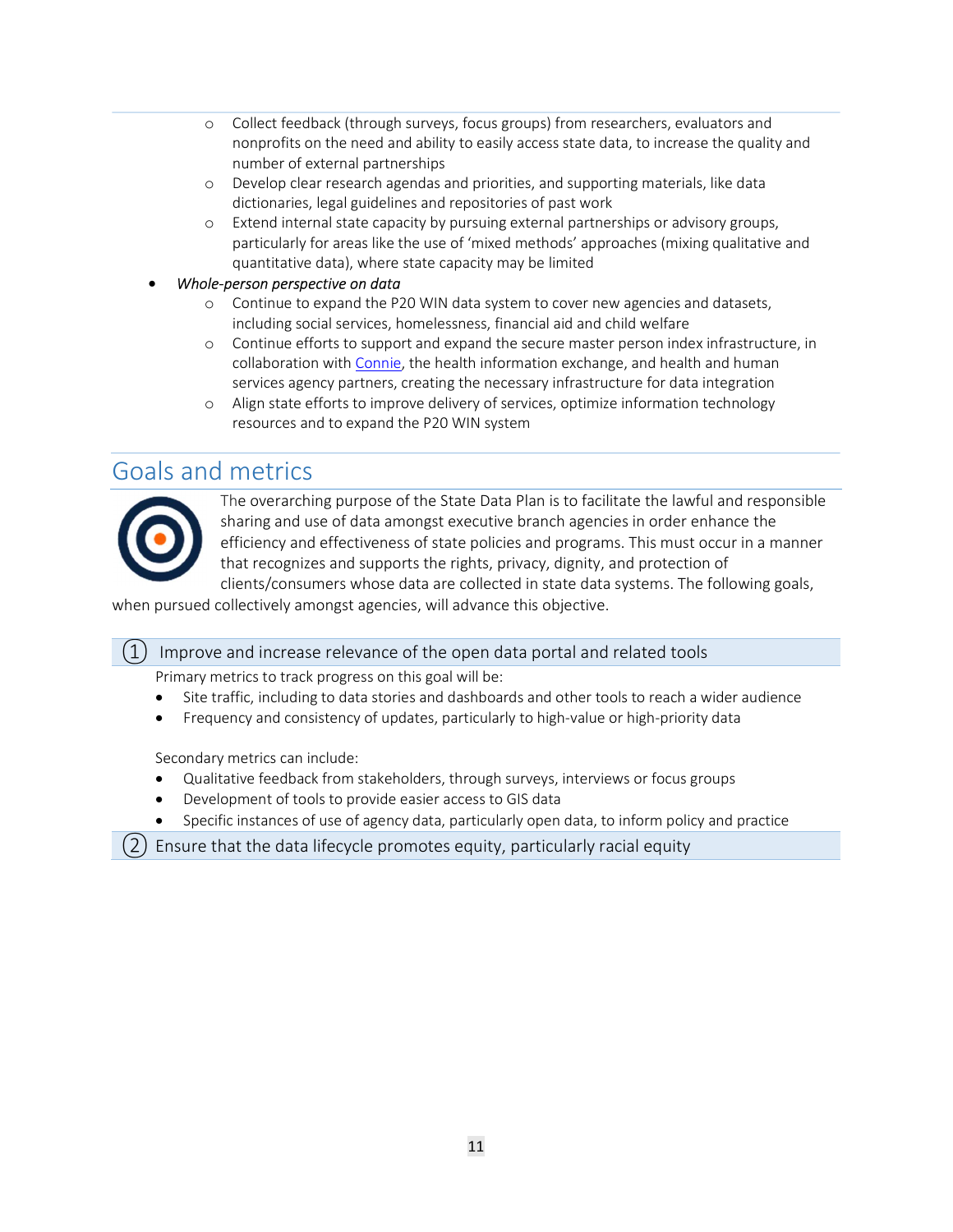We cannot move the needle on population-level outcomes solely by improving agency data management. However, we can track progress on this goal through the following metrics. Primary metrics to track progress on this goal will be:

- Increased consistency in collection and reporting of demographic data across agencies
- Increased number and percentage of public datasets that are disaggregated by factors like race, ethnicity, gender, etc., and by the intersection of one or more of those factors
- Improved availability of metadata and documentation for high-value datasets
- Increased outreach and engagement with residents and nonprofits

Secondary metrics can include:

- Agency participation in training or capacity-building efforts
- Specific instances of change in state or agency practice (ex. developing formal methods for resident engagement, changes in informed consent processes)

#### ③ Improve use of data to inform decision-making

Primary metrics to track progress on this goal will be:

- Reduced time to fulfill interagency data requests, including the time to complete interagency agreements and the time to match and analyze data
- Improved customer experience for data requestors
- Specific instances of change where data sharing was used to inform policy and practice

Secondary metrics can include:

- Increased number of external research partnerships
- Ability to identify performance metrics and evidence base for critical programs
- Improved outcomes for Connecticut service recipients
- Increased efficiencies + cost effectiveness in state services

# Glossary of Terms

Data: The final version of statistical or factual information that: (A) is reflected in a list, table, graph, chart or other non-narrative form that can be digitally or nondigitally transmitted or processed; (B) is regularly created or maintained by, or on behalf of, an executive branch agency; and (C) records a measurement, transaction or determination related to the mission of the agency or is provided to the agency by third parties pursuant to law.

Data dignity: The data subject's human dignity, legitimate interests and fundamental rights, with particular regard to the transparency of processing, or the transfer of personal data.

Data lifecycle: The different stages from data collection to use. Definitions vary, but can include: planning, data collection, data access, use of algorithms and statistical tools, data analysis and reporting and dissemination,<sup>29</sup> or acquisition, conception, instrumentation, collection, processing and analysis, dissemination and disposition.<sup>30</sup>

Executive branch agency: Any agency listed in section 4-5 of the general statutes.

**High value data:** Any data that the department head determines  $(A)$  is critical to the operation of an executive branch agency; (B) can increase executive branch agency accountability and responsiveness; (C)

<sup>&</sup>lt;sup>29</sup> Hawn Nelson, A., Jenkins, D., Zanti, S., Katz, M., Berkowitz, E., et al. (2020). A Toolkit for Centering Racial Equity Throughout Data Integration. Actionable Intelligence for Social Policy, University of Pennsylvania.

<sup>&</sup>lt;sup>30</sup> Gaddy, Marcus and Kassie Scott. (2020). Principles for Advancing Equitable Data Practice. Urban Institute.